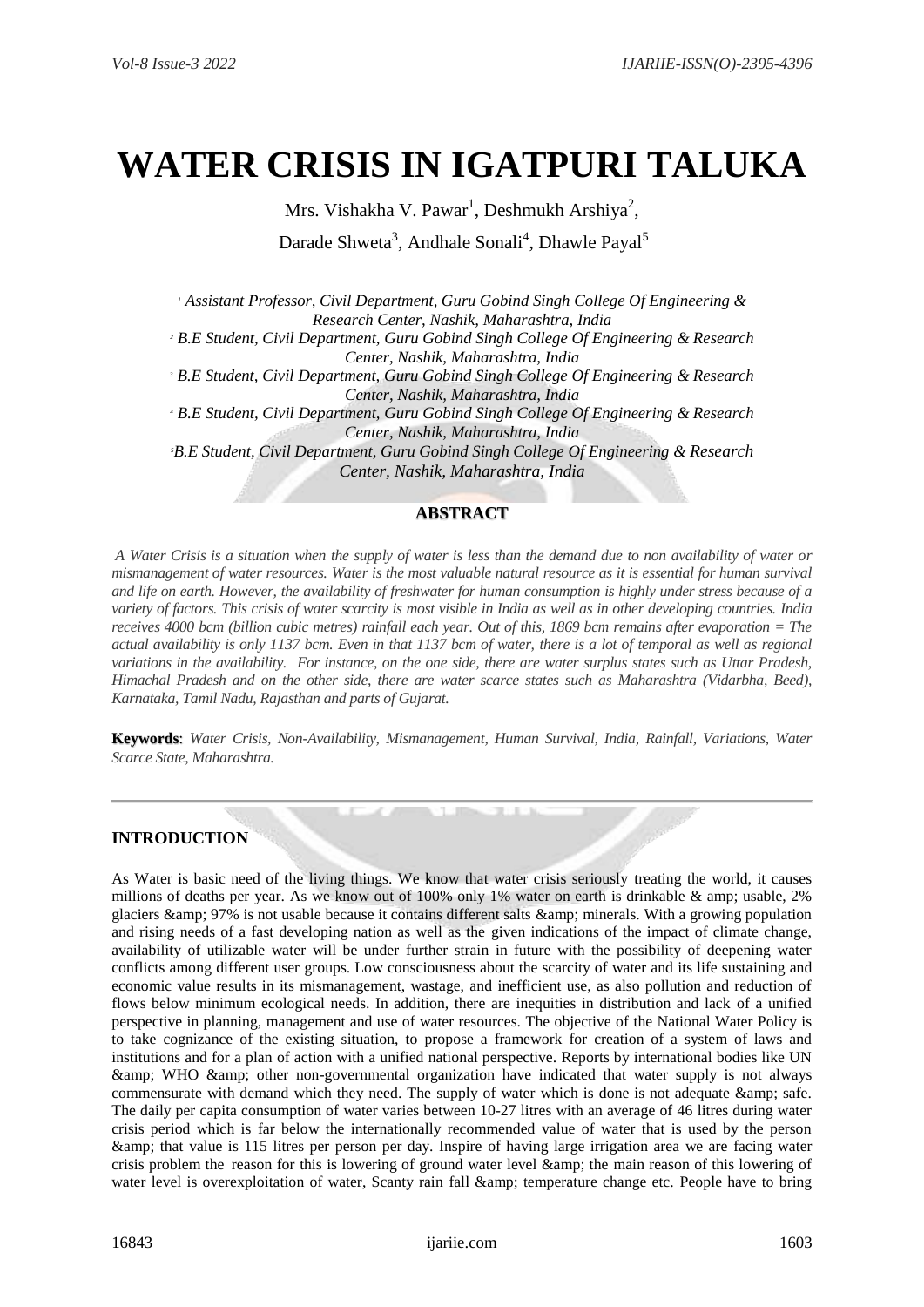water from long distances which contains pathogens in it & amp; later intake of this impure water leads to several water borne diseases like cholera, typhoid etc. Which add to economic burden especially in the rural areas. Available water treatment technologies are expensive and not affordable to the rural communities.

#### **STUDY AREA**

Igatpuri tehsil lies between 19° 35' 00 " N to 19° 49 ' 30" N latitudes and 73° 31' 30" E to 73° 52' 15" E longitudes. It is situated on eastern side of Sahyadri mountain of Maharashtra, covered by the catchment area of Darna River and characterized by hill ranges, escapements, cliffs, waterfalls, flat topped interfluves and heavy rainfall in monsoon. Igatpuri tehsil is situated in the southwestern part of Nashik district in Maharashtra state. Igatpuri region is classified as Am by Kappen and Geiger. The average annual temperature of Igatpuri is 24.30 C and receives an average rainfall of 3178 mm annually. There are two towns and 117 villages in this tehsil. This tehsil is confined by Trimbakeshwar tehsil Towards north west, Nashik tehsil to north east, Sinner tehsil to east side, Ahmednagar district towards south side, Thane district to south west side and Palghar district towards eastern side. Igatpuri tehsil possess loam soil texture with deep soil on a gentle to moderate slope along Darna basin at eastern side and most of the western areas are covered by thin and shallow soils with steep to precipitous.



#### **Igatpuri map :Area under consideration**

#### **NECESSITY**

Igatpuri is a taluka place in Nashik district and is well developed in tourist area and agricultural fields. Igatpuri is surrounded by the highest peaks in Sahyadri i.e., Western Ghats, most of them are forts build in sat vahana dynasty. Igatpuri is a place of significance in term of vipassana meditation Igatpuri connected between two major cities, Nashik and Mumbai. As of 2011 India census, Igatpuri had a population of 2,53, 513.Tourism is most significant segment of Igatpuri economy. It has an average elevation of 600 meters. Igatpuri covered by the catchment area of Darna river and characterized by hill regions, escapements, cliffs, waterfalls, flat topped interfluves and heavy rainfall in monsoon. The average annual temperature of Igatpuri is 24.3°C and receives an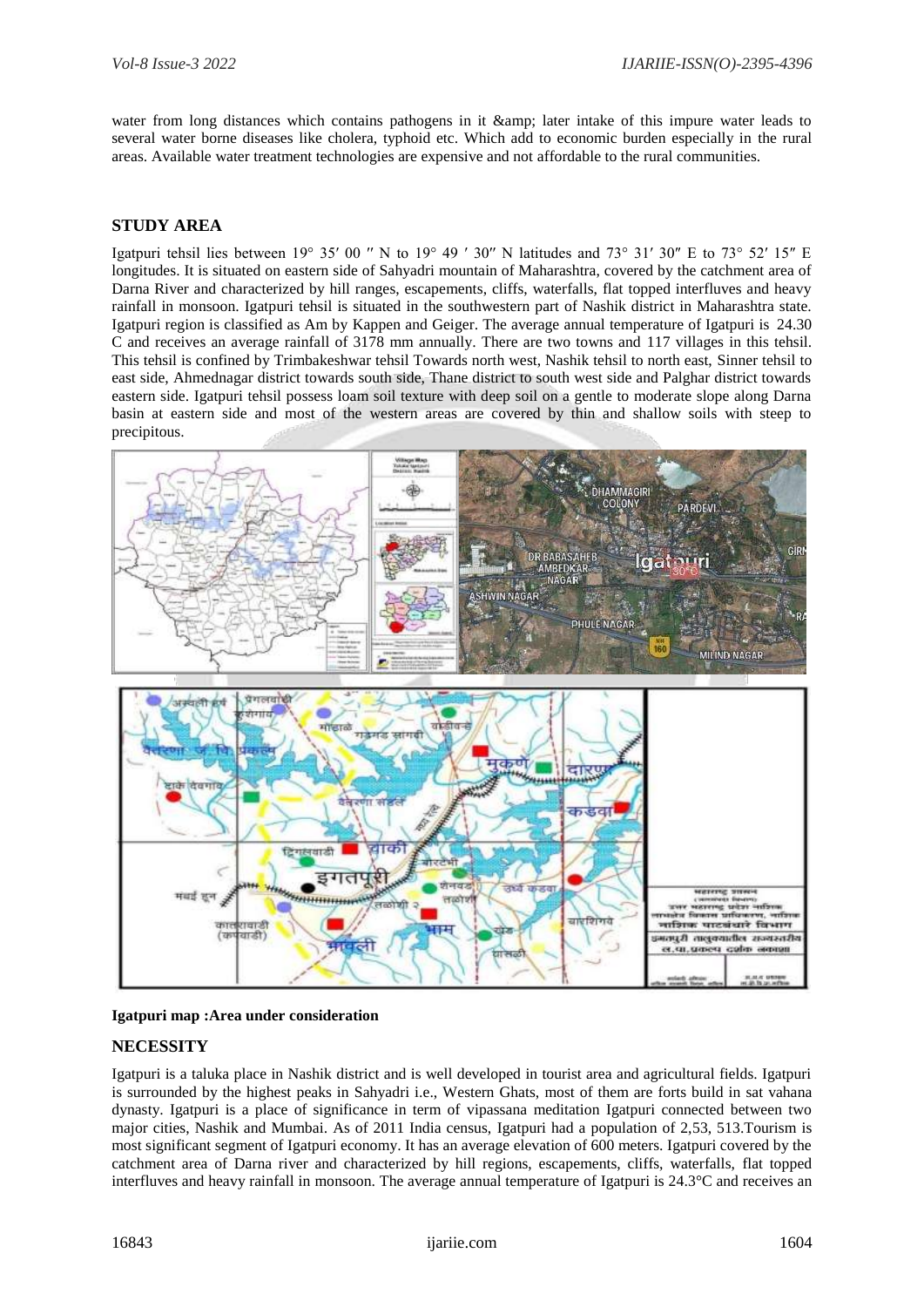average rainfall of 3178mm annually. Igatpuri is the homeland of rain. There are two towns and 117 villages in the tehsil.

#### **OBJECTIVE:**

- 1. To assess the availability of surface and subsurface water in the Igatpuri taluka.
- 2. To seek the opportunity for the rainwater harvesting program.
- 3. To check the feasibility of new techniques for irrigation.
- 4. To reduce the losses from the distribution system.
- 5. To create the awareness amongst the people.

#### **LITERATURE RREVIEW**

This chapter presents the studies carried out by various researchers from the all over the world in field of water resources, water crisis, rain water harvesting, irrigation practices and reuse of domestic waste water for irrigation.

#### **Water Crisis:**

ZENITH International Journal of Multidisciplinary Research ISSN 2231-5780 Vol.9 (6) JUNE (2019).pp.224- 236: Drought Response And Relief By "JALDOOT EXPRESS" A Case Study Of Latur Drought 2016

This paper analysis the administrative capacities for drought response and relief management from the prospective of regional water users and decision-makers.it is the study of water supply of Latur city for the drought 2016. It involves study of water requirement of Latur city, feasibility analysis of supply option and effective distribution of water.

Yamini yoga (2017): Water equity and tourism: A Case of Nainital District, Uttarakhand. This study is based on fieldwork that was carried out in the north Indian state of Uttarakhand over the course of few years since 2014 under to project The first project was the Himalayan, adaptation, Water and Resilience, In involved in the capacity of research in term the objective. The second project carried out in the Kumaon region of Uttarkhand mapped the impact of multiple stresses on mountain farmers in two blocks of the Nainital district.

C.G. Maheshwari et.al.(2010) Addressed the water crisis in India in near future and revealed that the with the country's water potential, it is possible to alleviate the water crisis by adopting the balance approach toward the demand and supply solution. A balance water management approach, involving radical change in policies, practices, performance and public behaviour apart from changes in the constitutional provisions, is required to bridge the gap between the demand and supply. Such an approach alone can solve India's water crisis in sustainable manner.

Central Ground Water Board, Ministry Of Water Resources, Govt Of India (2010) Reported the Ground Water Information of Ahmednagar District. According to the report kopargaon region comes in semi-critical Taluka, "The major parts of the place are showing falling ground water level trends mainly in central, northern and western part of the district. The ground water quality is also non potable at many places as the concentrations of most of the parameters are above desirable limit. Also 50% of samples are having high nitrate concentration, the ground water quality is also getting affected due to industrial pollution from sugar and allied industries like distillery and paper. The effluent generated from these sugar and allied industries and other industries are causing environmental problems because of its improper storage and disposal without adequate treatment"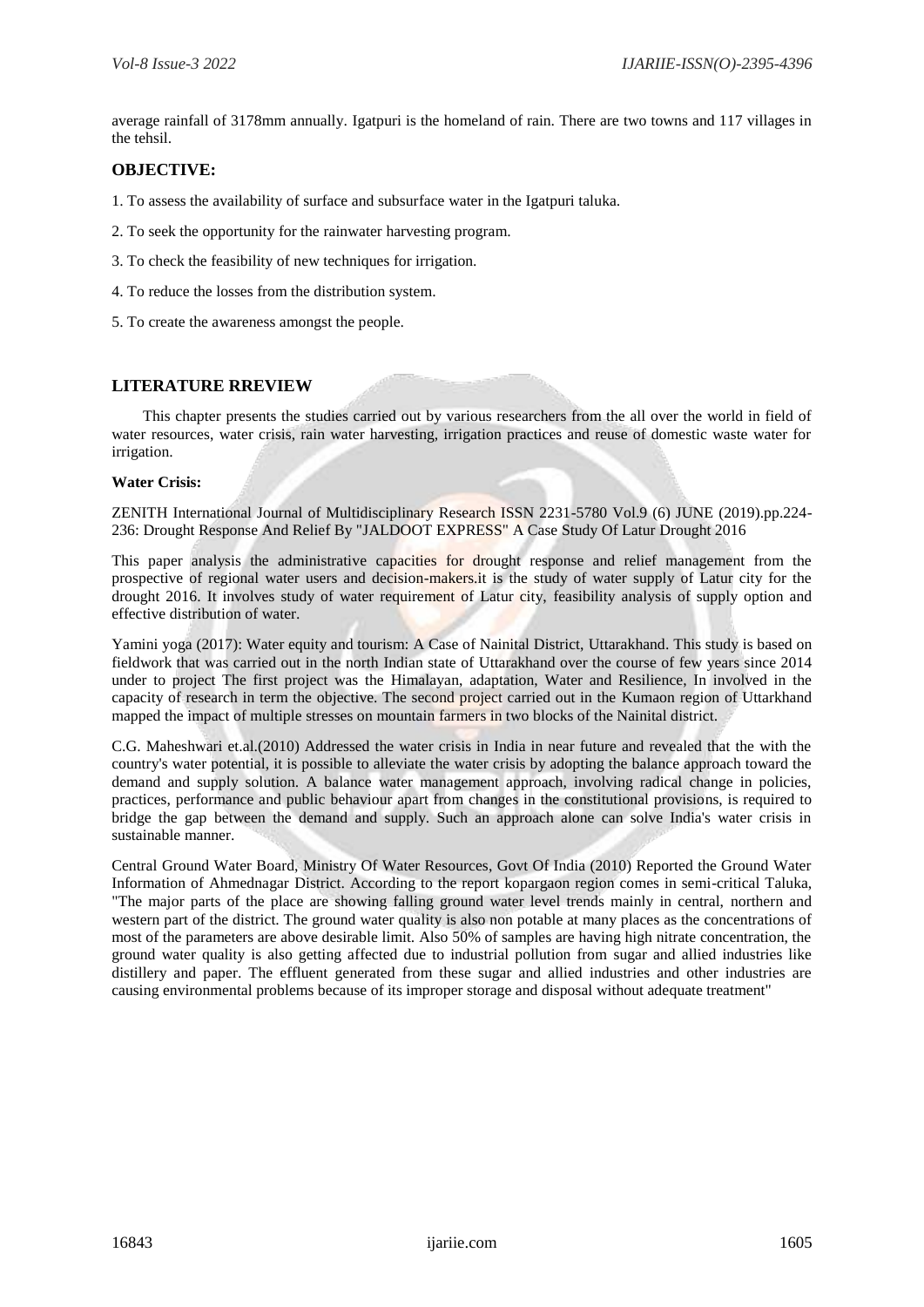# **METHODOLOGY**



### **CLIMATE AND RAINFALL:**

The climate of the district is characterized by a hot summer and general dryness throughout the year except during the southwest monsoon season, i.e. June to September. The mean minimum temperature is 21.2°C and mean maximum temperature is 28.2°C.

r for Nashik, Ahmednagar and Aurangabad districts, besides providing water to Mumbai as well . It is the minimum in the northern parts of the district around Igatpuri it gradually increases towards southeast and reaches the maximum around Aambevadi. The district being situated of western ghats, it often suffers the drought conditions. Almost entire district covering Avalkhed, Sonoshi, Taked, Adharvd, Vadhera 2, Jamunde, and Devla comes under "Drought Area". The average rainfall for the period 2011-2021 ranges from 2575 mm (Igatpuri) to 2423 mm (Trimbak). It is noticed that the average annual rainfall has decreased during the last 10years period as compared to the normal annual rainfall.

| SR.NO          | <b>YEAR</b> | <b>TALUKA</b> |          |                |
|----------------|-------------|---------------|----------|----------------|
|                |             | <b>Nashik</b> | Igatpuri | <b>Trambak</b> |
|                | 2011        | 503           | 2758     | 1646           |
| $\mathfrak{2}$ | 2012        | 543           | 2793     | 1474           |
| 3              | 2013        | 591           | 3775     | 1980           |
| $\overline{4}$ | 2014        | 663           | 3386     | 1762           |
| 5              | 2015        | 429           | 2575     | 955            |
| 6              | 2016        | 913           | 3383     | 1744           |
| 7              | 2017        | 1336          | 4063     | 2423           |
| 8              | 2018        | 653           | 3317     | 1624           |
| 9              | 2019        | 1731          | 5531     | 3935           |
| 10             | 2020        | 1152          | 3880     | 1439           |
| 11             | 2021        | 776           | 3462     | 1985           |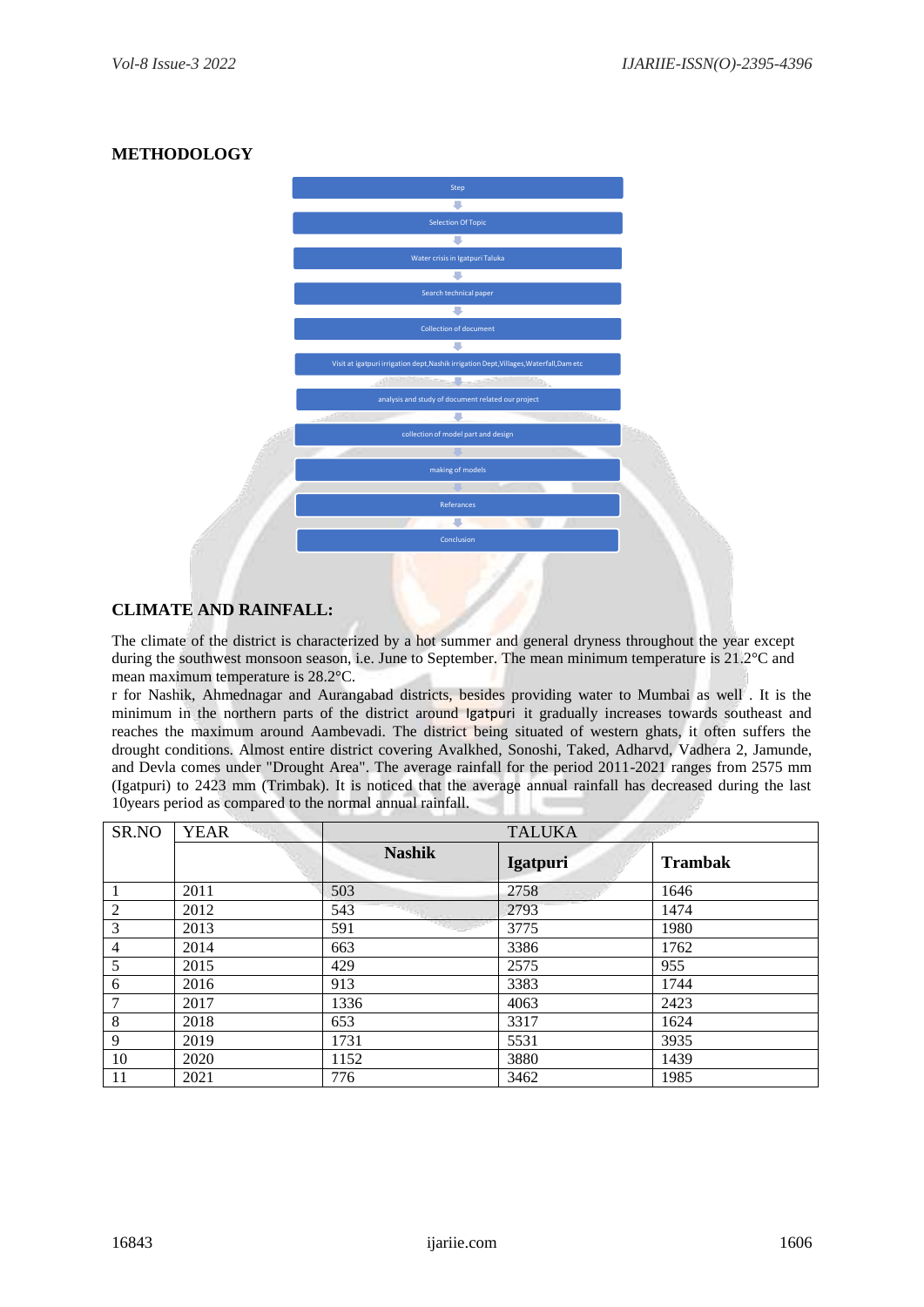#### **CAUSES AND EFFECTS**

#### **Why is there a shortage of water even after having so many water resources?***(causes)*

- Due to hilly terrain
- Climatic change
- Increase in population
- Improper pipeline system

#### **Effect of water crisis**

- Lack of drinking water
- Water bone diseases
- Water conflict
- Economic slow down
- Sanitation issue

#### **OUR PLAN OF ACTION:**

- Usage of Strong Tarpaulin Plastic
- Rain Water Harvesting
- Continues Counter Trench (CCT) `





*Visit at Panchayat samiti, irrigation dept, villages etc*

#### **REDUCING PERCOLATION BY USE OF TARPAULIN SHEET**

It is mainly done to reduce percolation of water from the. It provides the water proofing essential for a successful for dams and small pond where water is stored. As vast amount of water are lost through seepage, especially where the soil is gravel and porous. It is estimated that 70% of water is lost between the storage and usage point. Lining of canals reduces supply losses lining is done by using plastic sheet in the form of LDPE film below the hand cover lining is effective in improving water tightness of lining.

#### **The Lining Film**

- Damages the plastid is a revolutionary concept which dramatically reduces seepage loss at a reasonable cost.
- It is tough multilayer, wide width, low density polyethylene (LDPE) film.
- It is available in various widths (4-10m) and thickness (100-250)
- First of all the ponds dimensions (L\*B\*D, Side slope) are to the identified and then mark the top level as well as the bottom level length and breadth on the ground clearly. Put pegs at the corners of the pond and tie a rope to demarcate pond dimensions.
- Next start digging the pond from the inside rectangle  $(1*)$  and dig till desired depth is achieved. Excavated soil can be kept near the pond around the demarcated periphery and can be use later after screening as a soil cover. Screening is very important as it will remove big boulders and sharp edges gravel which could dace film.

#### **Benefits of Pond and Reservoir Lining with Plastics films**

- Reduction in seepage losses to the maximum extent (95%).
- Harvesting and storing of rain water from early monsoons.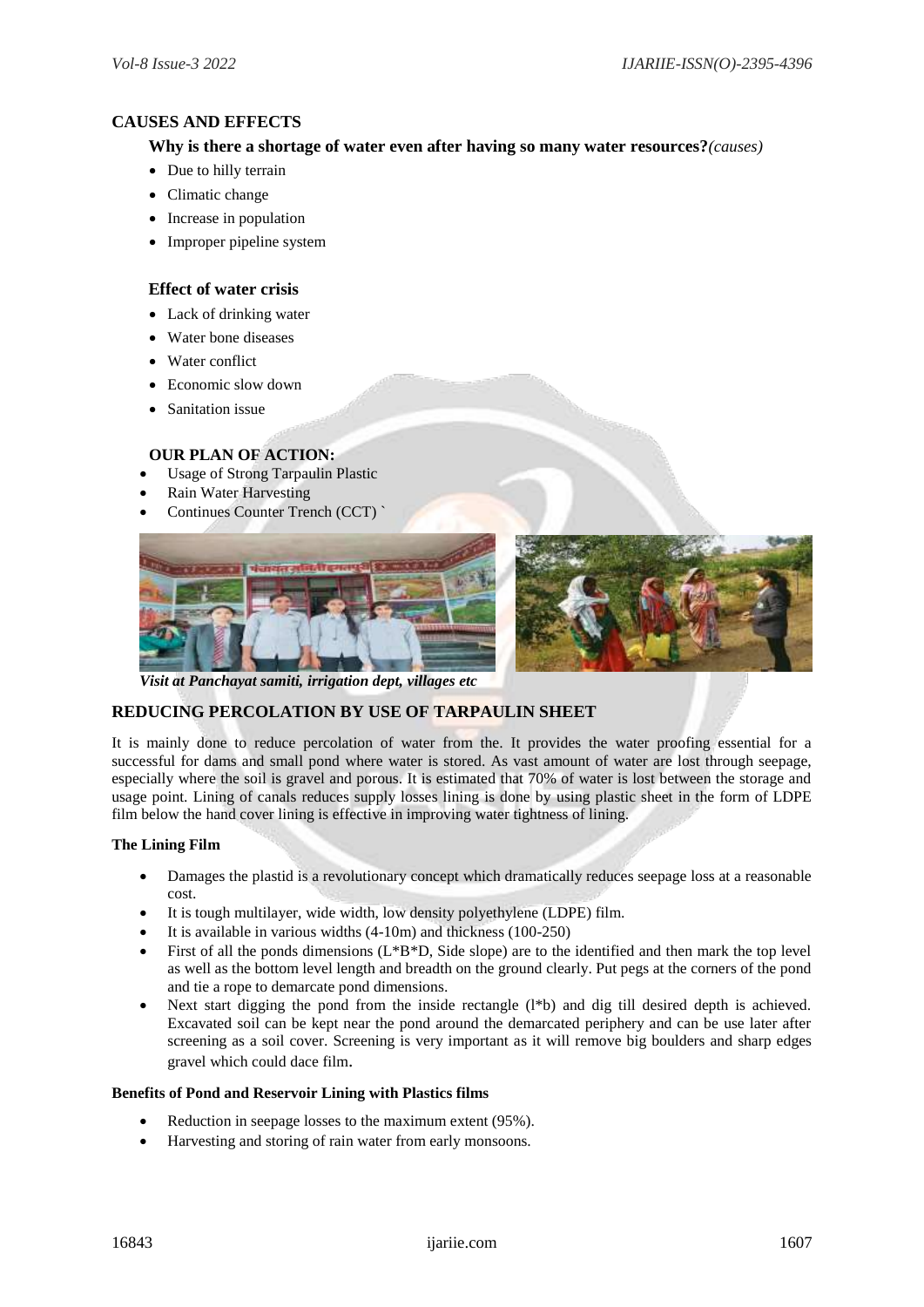Utilization of harvested rain-water for short during crops as well as during off season.



- Lining of ponds and reservoirs improve water availability over a longer period of time.
- It is highly useful in porous soils where water retention on ponds and water harvesting tanks is minimal.
- Economical and effective method of stories water.
- Eliminates water logging and prevents upward instruction of salts into stored water.
- Useful for the purpose of storage of drinking water, for Pesci-culture and for providing supplementary irrigation. A large number of ponds have been lined with plastics for providing drinking water in the coastal and hilly areas of Gujarat, West Bengal, Karnataka and Himachal Pradesh, Maharashtra and Uttaranchal.
- Prevents soil erosion.
- Technique is also suitable for effluent ponds and channels to reduce soil and ground water contamination.
- Excess water losing seepage result in a continuing loss of fertility.
- A newly built pond usually loses more water than and older pond as the pond is being used and well managed, the organic matter produce from fertilization and feeding falls to the pond bottom where it gradually blocks the soil pores and so reduces the bottom soil permeability.

#### **RAIN WATER HARVESTING**

Water is the most common or major substance on earth, covering more than 70% of the planet's surface. All living things consist mostly of water. For example, the human body is about two third water. In most urban areas, the population is increasing rapidly and the issue of supplying adequate water to meet societal needs and to ensure equity in access to water is one of the most urgent and significant challenges faced by the policymakers. With respect to the physical alternatives to fulfil sustainable management of freshwater, there are two solutions: finding alternate or additional water resources using conventional centralized approaches; or utilizing the limited amount of water resources available in a more efficient way. To date, much attention has been given to the first option and only limited attention has been given to optimizing water management systems. Among the various technologies to augment freshwater resources, rainwater harvesting and utilization is a decentralized, environmentally sound solution, which can avoid many environmental problems often caused by conventional large-scale projects using centralized approaches. Rainwater harvesting, in its broadest sense, is a technology used for collecting and storing rainwater for human use from rooftops, land surfaces or rock catchments using simple techniques such as jars and pots as well as engineered techniques.

Has been practiced for more than 4,000 years, owing to the temporal and spatial variability of rainfall. It is an important water source in many areas with significant rainfall but lacking any kind of conventional, centralized supply system. It is also a good option in areas where good quality fresh surface water or ground water is lacking. The application of appropriate rainwater harvesting technology is important for the utilization of rainwater as a water resources.

#### **CCT DESIGN:**

As agriculture is traditionally the major economic activity in Maharashtra, soil and water are two basic essentials for agriculture**.** Maharashtra is the third largest State in Union of India considering population as well as area. The population of the state is about 112 million. Nearly 58% of population lives in rural area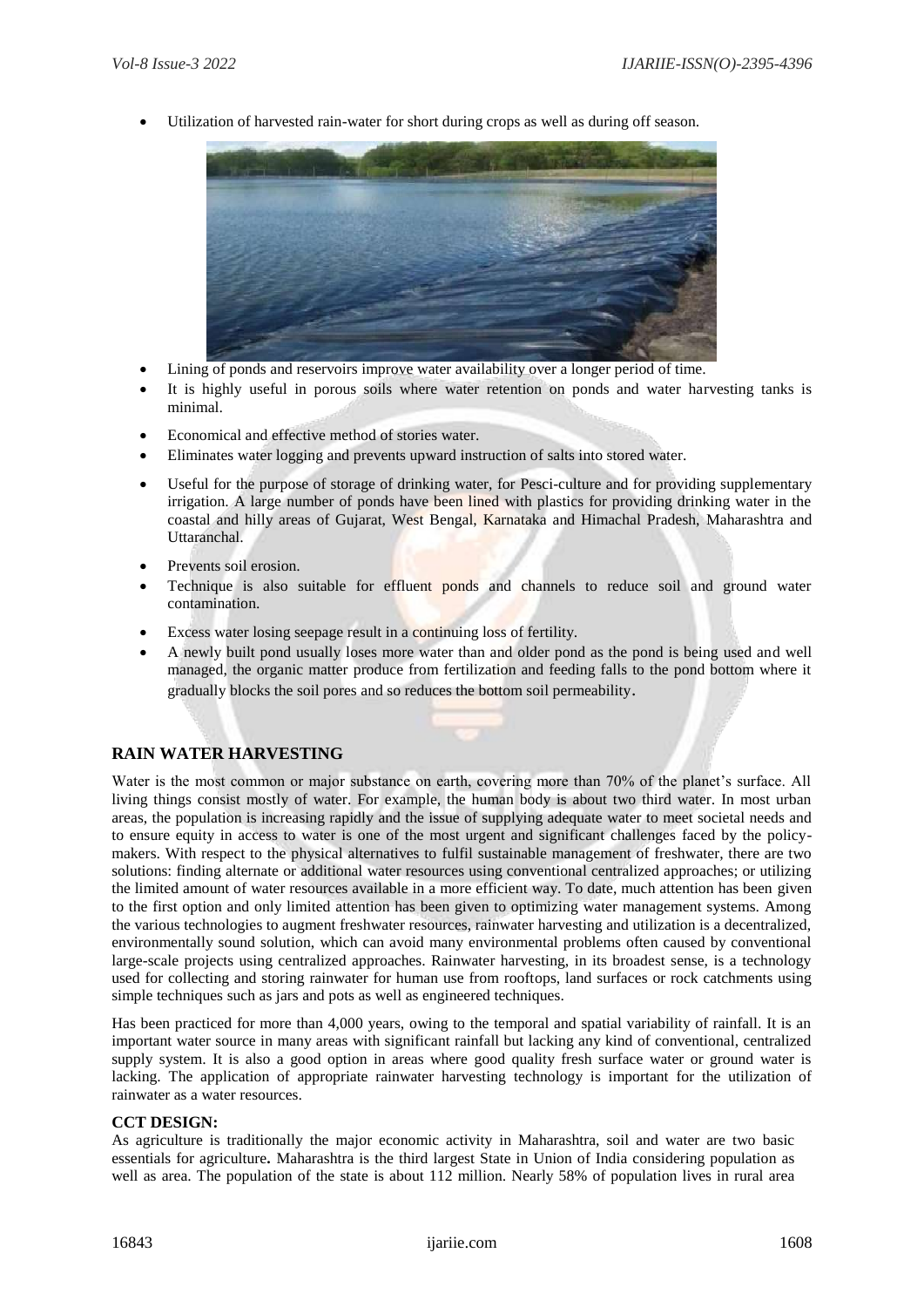which depends largely on agriculture for their livelihood. The rainfall varies from 400 mm to 6000mm.The agriculture suffers due to vary of monsoon. In Maharashtra state nearly 82% area under Maharashtra is a drought prone area, especially its region of Vidarbha and Marathwada. Maharashtra is one of the most drought prone states in India. In Maharashtra water is consider more valuable than soil Due to soil erosion, water logging and other deteriorating factors nearly 50% of our cultivable land suffers from land degradation at various stages. If it is not checked the land will become waste land and unfit for cultivation. The degraded lands which have reached to severe stage of degradation are not under cultivation. If these lands are not treated immediately, they will turn into waste land. Water conservation structures like Nala bunds, which serve as percolation reservoirs in the upper catchment. These are to be located on pervious strata to improve vertical percolation, Gambian structures where velocity and volume of peak run-off is too high for loose boulder structures Farm ponds to harvest runoff and many more and amongst these all-water conservation structures, for the present study Continuous contour trench (CCT) is considered as one of the water conservation structure. CCT are excavating continuous trenches (60 cm wide x 30 cm. deep) on continuous contour lines which are mark, prepared with the help of contour marker. Trenching was started from top to bottom. Distance between two trenches is depends upon the slope as well as availability of time and resources. At its simplest, contour trench construction is an extension of the practice of ploughing fields at a right angle to the slope. CCT is the best suitable technique for low rainfall, hilly and undulating terrain areas. Contour trenches are ditches dug along a hillside in such a way that they follow a contour and run perpendicular to the flow of water. The soil excavated from the 5fditch is used to form a berm on the downhill edge of the ditch. The berm is planted with permanent vegetation (native grasses, legumes) to stabilize the soil and for the roots and foliage in order to trap any sediment that would overflow from the trench in heavy rainfall events.

#### **Functions of Continuous Contour Trenches (CCT)**

The major functions of using CCT technique are as follows:

- Construction of CCT helps to stop the soil loss.
- Constructing CCT reduces the rate of runoff and thus results in increase in percolation rate.
- Due to construction of CCT, increase in the ground water level has been noticed.
- Increase in groundwater level helps in increase the green cover over the area and soil quality. An increase in the availability of drinking water, agriculture development and employment has been noticed.
- Overall CCT helps indirectly in increasing the soil moisture to vegetation and develop the degraded lands.



#### **Design Consideration :**

Provides guidelines for how much space to allow between trenches based on storage.

#### **Type for Selection :**

Continuous contour trenches (CCT): Uniform slopes, steep slopes, high rainfall. Staggered Contour trenches (SCT): Dissected slopes, gentle slopes, low to medium rainfall. **Surveying and mapping:**

- Land Slope by Dumpy Level.
- Soil Texture Analysis.

#### **Design:**

The cross sectional area of the trenches is designed to collect the runoff from intense storms at recurrence. If possible, trenches should be dug in the dry season so that the rain does not destabilize or b wash away the berm before vegetation's can provide stabilization.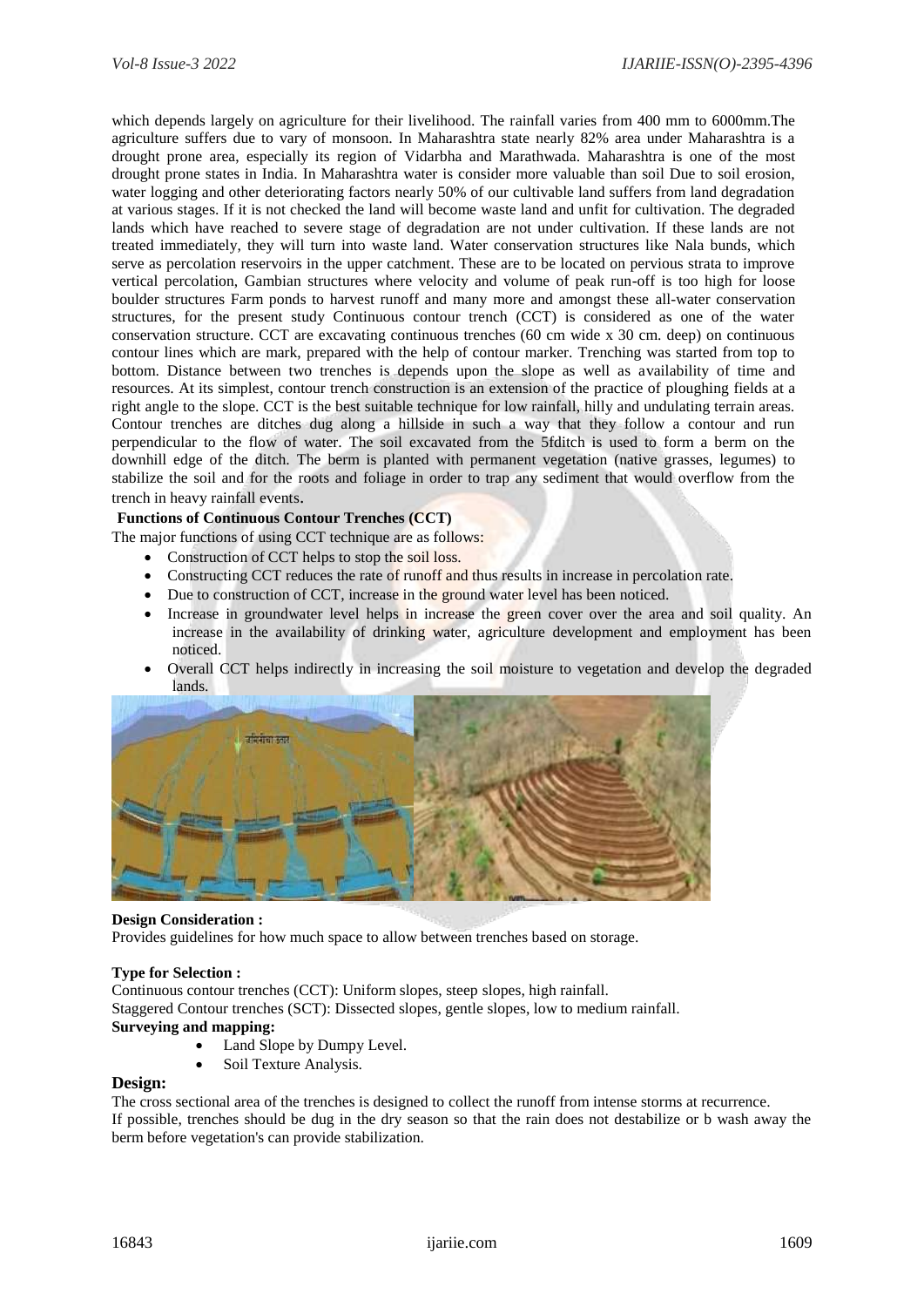#### **Construction Process:**

- Once the contours have been marked the farmers can begin to excavate the trench.
- To maintain structural rigidity on the uphill slope of the hill, the shovel should be applied to the contour with the user facing downhill, not along the contour, so that the uphill face of the trench is not structurally compromised.
- Place the excavated soil down slope along the edge of the trench.
- Pack excavated soil to create a berm on the downhill border of the trench.
- Plant native grasses, legumes, or perennials on the berm. These varieties have a root system capable of providing adequate structure to the berm.
- Apply mulch to berm to prevent erosion while the plants take root.
- If possible, trenches should be dug in the dry season so that the rain does not destabilize or wash away the berm before vegetation's can provide stabilization.

#### **Objectives of CCT:**

- To arrest Maximum runoff in the Village area.
- To create decentralized water bodies.
- To increase ground water level in Drought prone areas.
- To encourage people for Tree Plantation.
	- To create new structures of Water conservation in the State.
- To create awareness and encourage People for efficient use of water for farming.

#### **FUTURE SCOPE**

- To Find the Financial Aspect of the Scheme.
- To Determine the Quantity of Rainwater Which can be harvested.
- To Analysis the Cost Benefit Ratio of Rainwater harvesting System for Opted site.
- To Implement the Action Plan on the Set Guidelines for the Area Facing Similar Issues.
- To Analysis the Water Storage Network and Design of New Techniques.

ALE